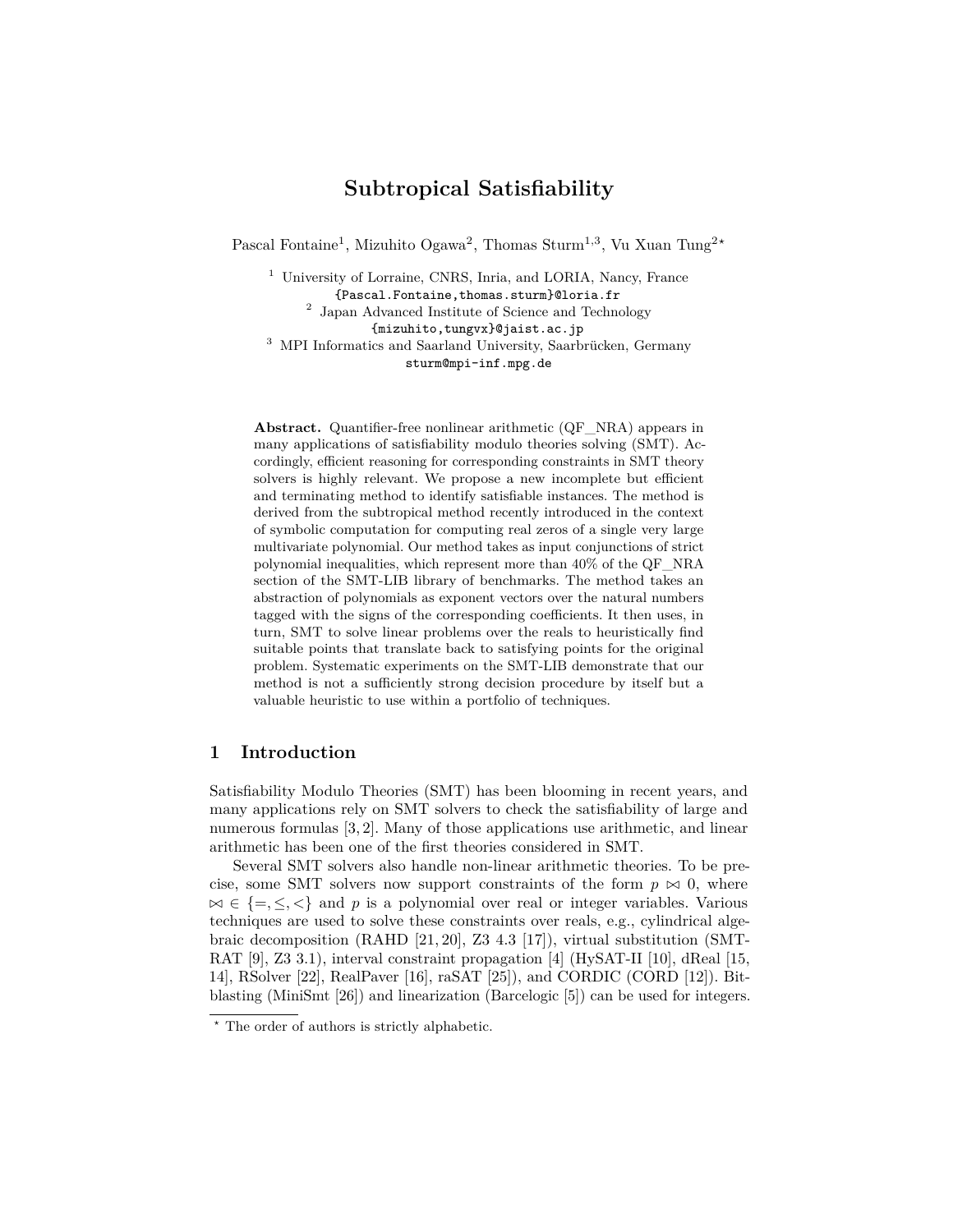We here present an incomplete but efficient method to detect the satisfiability of large conjunctions of constraints of the form *p >* 0 where *p* is a polynomial over real strictly positive variables. Although seemingly restrictive, 40% of the quantifier-free non-linear real arithmetic (QF\_NRA) category of the SMT-LIB is easily reducible to this fragment. The heuristic builds on a *subtropical* technique that has been found very effective to find roots of extremely large polynomial stemming from chemistry and systems biology [24]. Intuitively, the subtropical approach somehow generalizes and adapts to any dimension the simple property that a univariate polynomial diverges positively when *x* increases to infinity, if the coefficient of the monomial with the highest degree is positive.

We first provide a short presentation of the original method [24] and give some new insights for its foundations in Sect. 3. A second contribution of the paper, presented in Sect. 4, is the extension of the method to multiple polynomials. We then show in Sect. 5 that satisfiability modulo linear theory is particularly adequate to check the applicability conditions of the method. Finally, we provide experimental evidence that the method is totally suited as a heuristic to use together with other complete decision procedures for non-linear arithmetic in Satisfiability Modulo Theories. It is indeed extremely fast to detect satisfiability or to fail, and finds solutions for problems for which state-of-the-art non-linear arithmetic SMT solvers timeout.

## **2 Basic Facts and Definitions**

For  $a \in \mathbb{R}$ , vector  $\mathbf{x} = (x_1, \dots, x_d)$  of variables, and  $\mathbf{p} = (p_1, \dots, p_d) \in \mathbb{R}^d$ , we use notations  $a^{\mathbf{p}} = (a^{p_1}, \ldots, a^{p_d})$  and  $\mathbf{x}^{\mathbf{p}} = (x_1^{p_1}, \ldots, x_d^{p_d})$ . The frame *F* of a multivariate polynomial  $f \in \mathbb{Z}[x_1, \ldots, x_d]$  in sparse distributive representation

$$
f = \sum_{\mathbf{p} \in F} f_{\mathbf{p}} x^{\mathbf{p}}, \quad f_{\mathbf{p}} \neq 0, \quad F \subset \mathbb{N}^d,
$$

is uniquely determined, and written frame $(f)$ . It can be partitioned into a positive and a negative frame, according to the sign of  $f_{\bf p}$ :

 $\text{frame}^+(f) = \{ \mathbf{p} \in \text{frame}(f) \mid f_{\mathbf{p}} > 0 \}, \quad \text{frame}^-(f) = \{ \mathbf{p} \in \text{frame}(f) \mid f_{\mathbf{p}} < 0 \}.$ 

For **p** and  $\mathbf{q} \in \mathbb{R}^d$ ,  $\overline{pq}$  denotes  $\{\lambda \mathbf{p} + (1 - \lambda)\mathbf{q} \in \mathbb{R}^n \mid \lambda \in [0, 1]\}.$  Recall that *S* ⊆  $\mathbb{R}^d$  is *convex* if  $\overline{pq}$  ⊆ *S* for all  $\overline{p}$ ,  $\overline{q}$  ∈ *S*. Furthermore, given any *S* ⊆  $\mathbb{R}^d$ , the *convex hull*  $\text{co}(S) \subseteq \mathbb{R}^d$  is the unique inclusion-minimal convex set containing *S*.

The *Newton polytope* of a polynomial *f* is the convex hull of its frame, newton $(f) = \text{co}(\text{frame}(f))$ . Fig. 1a illustrates the Newton polytope of

$$
y + 2xy^{3} - 3x^{2}y^{2} - x^{3} - 4x^{4}y^{4} \in \mathbb{Z}[x, y],
$$

i.e., the convex hull of its frame  $\{(0,1), (1,3), (2,2), (3,0), (4,4)\} \subset \mathbb{N}^2$ . As a convex hull of a finite set of points, it is bounded and then a polytope [23].

The *face* [23] of a polytope  $P \subseteq \mathbb{R}^d$  with respect to a vector  $\mathbf{n} \in \mathbb{R}^d$  is

face(
$$
\mathbf{n}, P
$$
) = { $\mathbf{p} \in P | \mathbf{n}^T \mathbf{p} \geq \mathbf{n}^T \mathbf{q}$  for all  $\mathbf{q} \in P$  }.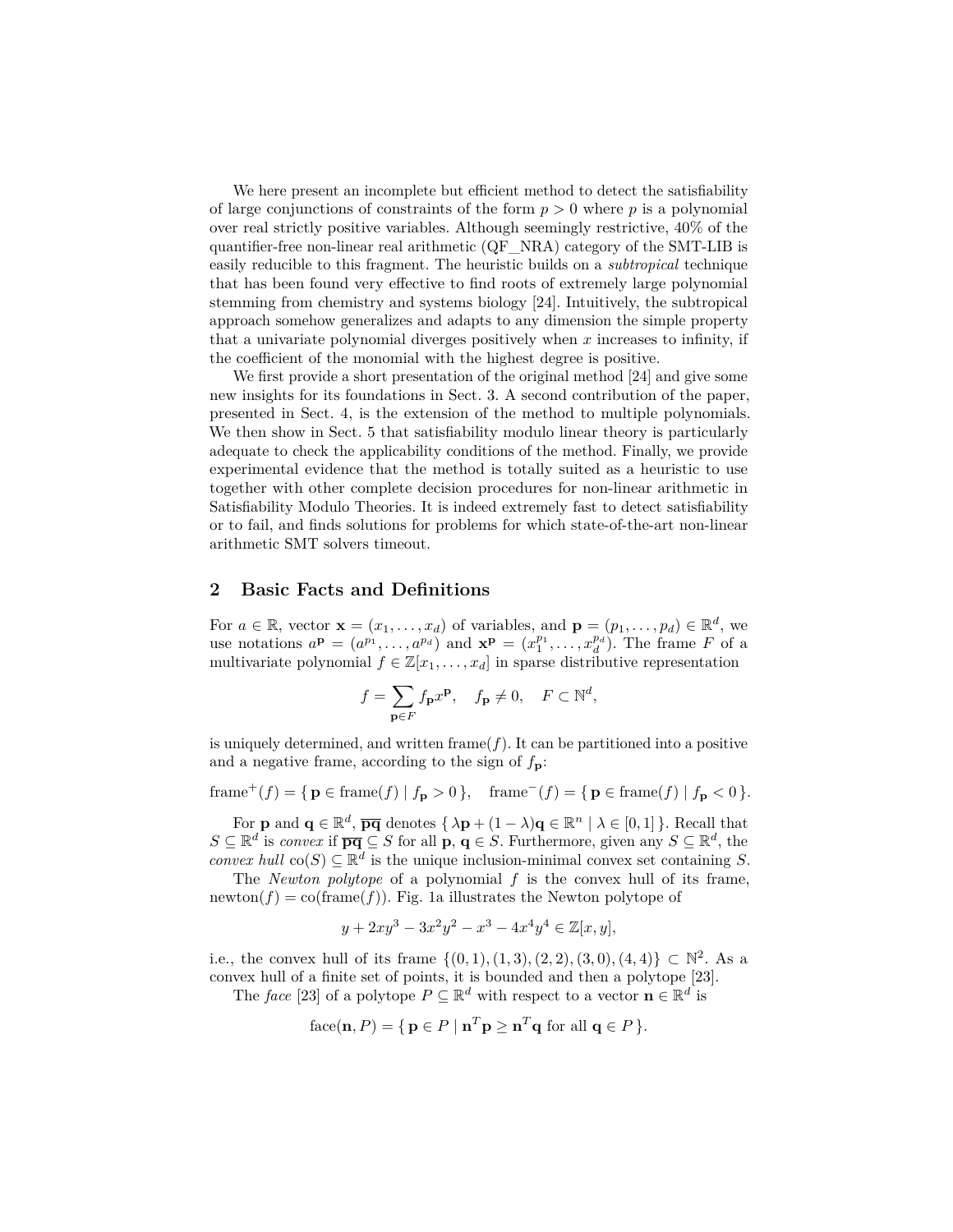Faces of dimension 0 are called *vertices*. We denote by  $vx(P)$  the set of all vertices of *P*, and  $\mathbf{p} \in \text{vx}(P)$  if and only if there exists  $\mathbf{n} \in \mathbb{R}^d$  such that  $\mathbf{n}^T \mathbf{p} > \mathbf{n}^T \mathbf{q}$  for all  $\mathbf{q} \in P \setminus \{\mathbf{p}\}\$ . In Fig.1a, (4, 4) is a vertex of the Newton polytope with respect to (1*,* 1).

It is easy to see that for finite  $S \subset \mathbb{R}^d$  we have

$$
\text{vx}(\text{co}(S)) \subseteq S \subseteq \text{co}(S). \tag{1}
$$

The following lemma gives a characterization of  $vx(co(S))$ :

**Lemma 1.** Let  $S \subset \mathbb{R}^d$  be finite, and let  $p \in S$ . The following are equivalent:

- (i) **p** is a vertex of  $co(S)$  with respect to **n**.
- (ii) There exists a hyperplane  $H : \mathbf{n}^T \mathbf{x} + c = 0$  that strictly separates **p** from  $S \setminus \{p\}$ , and the normal vector **n** is directed from *H* towards **p**.

*Proof.* Assume (i). Then there exists  $\mathbf{n} \in \mathbb{R}^d$  such that  $\mathbf{n}^T \mathbf{p} > \mathbf{n}^T \mathbf{q}$  for all  $\mathbf{q} \in \mathbb{R}^d$  $S \setminus \{p\} \subseteq \text{co}(S) \setminus \{p\}.$  Choose  $q_0 \in S \setminus \{p\}$  such that  $n^T q_0$  is maximal, and choose c such that  $\mathbf{n}^T\mathbf{p} > -c > \mathbf{n}^T\mathbf{q}_0$ . Then  $\mathbf{n}^T\mathbf{p} + c > 0$  and  $\mathbf{n}^T\mathbf{q} + c \leq \mathbf{n}^T\mathbf{q}_0 + c < 0$ for all  $\mathbf{q} \in S \setminus \{\mathbf{p}\}.$  Hence  $H : \mathbf{n}^T \mathbf{p} + c = 0$  is the desired hyperplane.

Assume (ii). It follows that  $\mathbf{n}^T \mathbf{p} + c > 0 > \mathbf{n}^T \mathbf{q} + c$  for all  $\mathbf{q} \in S \setminus \{\mathbf{p}\}\)$ . If  $\mathbf{q} \in S \setminus \{\mathbf{p}\}\text{, then } \mathbf{n}^T\mathbf{p} > \mathbf{n}^T\mathbf{q}$ . If, in contrast,  $\mathbf{q} \in (\text{co}(S) \setminus S) \setminus \{\mathbf{p}\} = \text{co}(S) \setminus S$ , then  $\mathbf{q} = \sum_{\mathbf{s} \in S} t_{\mathbf{s}} \mathbf{s}$ , where  $t_{\mathbf{s}} \in [0,1], \sum_{\mathbf{s} \in S} t_{\mathbf{s}} = 1$ , and at least two  $t_{\mathbf{s}}$  are greater than 0. It follows that

$$
\mathbf{n}^T \mathbf{q} = \mathbf{n}^T \sum_{\mathbf{s} \in S} t_{\mathbf{s}} \mathbf{s} < \mathbf{n}^T \mathbf{p} \sum_{\mathbf{s} \in S} t_{\mathbf{s}} = \mathbf{n}^T \mathbf{p}. \quad \Box
$$

Let  $S_1, \ldots, S_m \subseteq \mathbb{R}^d$ , and let  $\mathbf{n} \in \mathbb{R}^d$ . If there exist  $\mathbf{p}_1 \in S_1, \ldots, \mathbf{p}_n \in S_m$ such that each  $\mathbf{p}_i$  is a vertex of  $\text{co}(S_i)$  with respect to **n**, then  $(\mathbf{p}_1, \ldots, \mathbf{p}_m)$  is the (unique) *vertex cluster* of  $\{S_i\}_{i\in\{1,\ldots,m\}}$  with respect to **n**.

## **3 Subtropical Real Root Finding Revisited**

This section improves on the *original method* described in [24]. It furthermore lays some theoretical foundations to better understand the limitations of the heuristic approach. The method finds real zeros with all positive coordinates of a polynomial *f* in three steps:

- 1. Evaluate  $f(1, \ldots, 1)$ . If this is 0, we are done. If this is greater than 0, then consider −*f* instead of *f*. We may now assume that we have found  $f(1, \ldots, 1) < 0.$
- 2. Find **p** with all positive coordinates such that  $f(\mathbf{p}) > 0$ .
- 3. Use the intermediate value theorem and construct a root of *f* on the line segment **1p**.

We focus here on Step 2. Our technique builds on [24, Lemma 4], which we restate here in a slightly generalized form. The original lemma required that  $\mathbf{p} \in \text{frame}(f) \setminus \{0\}$ , but inspection of the proof show that this limitation is not necessary: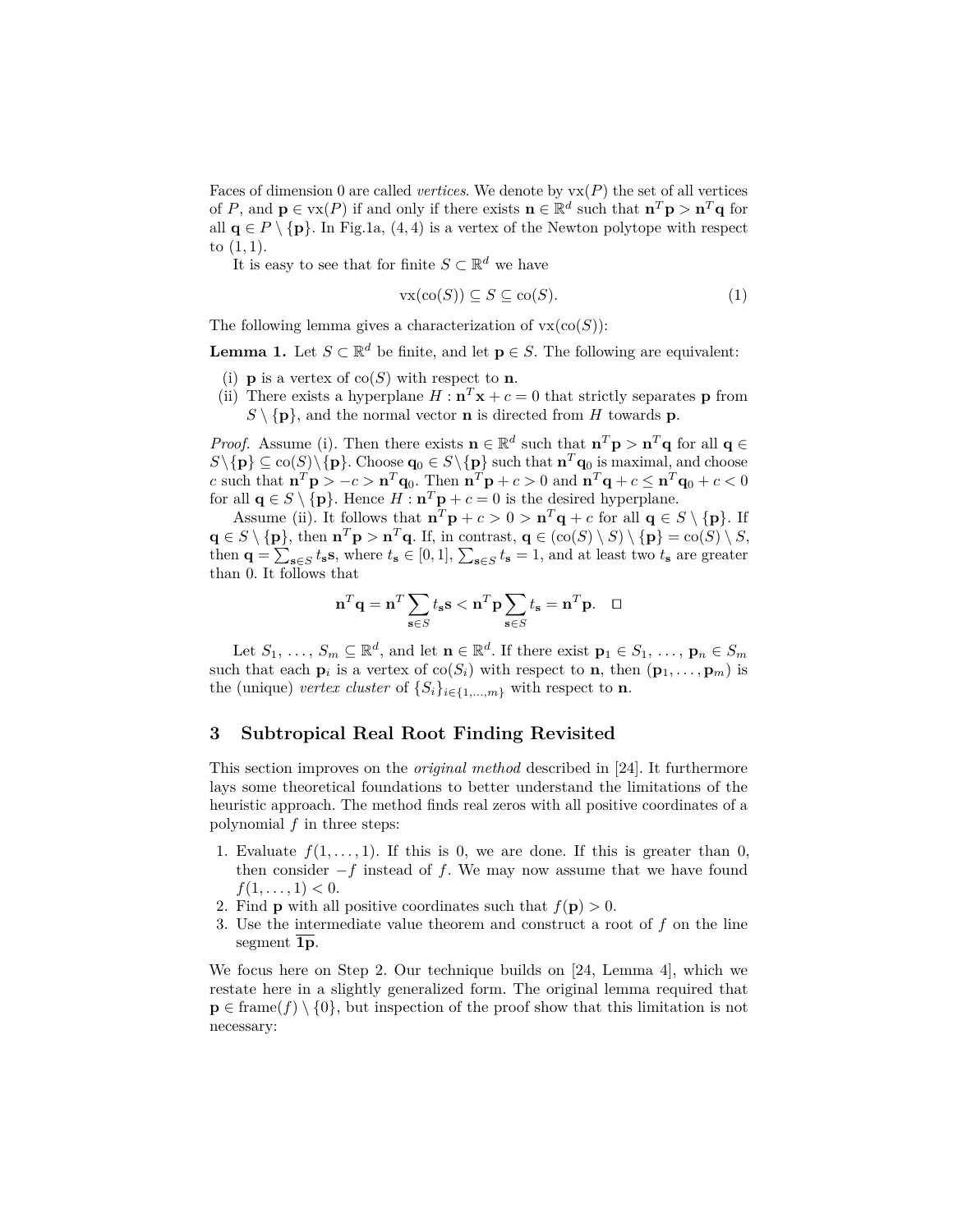

(a) The frame and the Newton polytope  $P$  of  $f$  (b) The variety of  $f$  and the

moment curve  $(a^{-2}, a^3)$ 

Fig. 1: Example 3:  $f = y + 2xy^3 - 3x^2y^2 - x^3 - 4x^4y^4$ 

**Lemma 2.** Let *f* be a polynomial, and let  $p \in \text{frame}(f)$  be a vertex of newton(*f*) with respect to  $\mathbf{n} \in \mathbb{R}^d$ . Then there exists  $a_0 \in \mathbb{R}^+$  such that for all  $a \in \mathbb{R}^+$  with  $a \geq a_0$ , the following holds

1. 
$$
|f_{\mathbf{p}} a^{\mathbf{n}^T \mathbf{p}}| > |\sum_{\mathbf{q} \in \text{frame}(f) \setminus {\{\mathbf{p}\}} } f_{\mathbf{q}} a^{\mathbf{n}^T \mathbf{q}}|
$$
,  
2.  $\text{sign}(f(a^{\mathbf{n}})) = \text{sign}(f_{\mathbf{p}}).$ 

In order to find a point with all positive coordinates where  $f > 0$ , the original method iteratively examines each  $\mathbf{p} \in \text{frame}^+(f) \setminus \{\mathbf{0}\}\$  to check if it is a vertex of newton(f) with respect to some  $\mathbf{n} \in \mathbb{R}^d$ . In the positive case, Lemma 2 guarantees for large enough  $a \in \mathbb{R}^+$  that  $sign(f(a^n)) = sign(f_p) = 1$ , in other words,  $f(a^n) > 0$ .

*Example 3.* Consider  $f = y + 2xy^3 - 3x^2y^2 - x^3 - 4x^4y^4$ . Figure 1a illustrates the frame and the Newton polytope of  $f$ , of which  $(1, 3)$  is a vertex with respect to  $(-2, 3)$ . Lemma 2 ensures that  $f(a^{-2}, a^3)$  is strictly positive for a sufficiently large positive *a*. For example,  $f(2^{-2}, 2^3) = \frac{51193}{256}$ . Figure 1b shows that the moment curve  $(a^{-2}, a^3)$  with  $a \ge 2$  will not leave the sign invariant region of *f* containing  $(2^{-2}, 2^3)$ .

An exponent vector  $\mathbf{0} \in \text{frame}(f)$  corresponds to an absolute summand  $f_{\mathbf{0}}$ in *f*. Its above-mentioned explicit exclusion in [24, Lemma 4] originated from the false intuition that one cannot achieve  $\text{sign}(f(a^n)) = \text{sign}(f_0)$  because the monomial *f***<sup>0</sup>** is invariant under the choice of *a*. However, inclusion of **0** can yield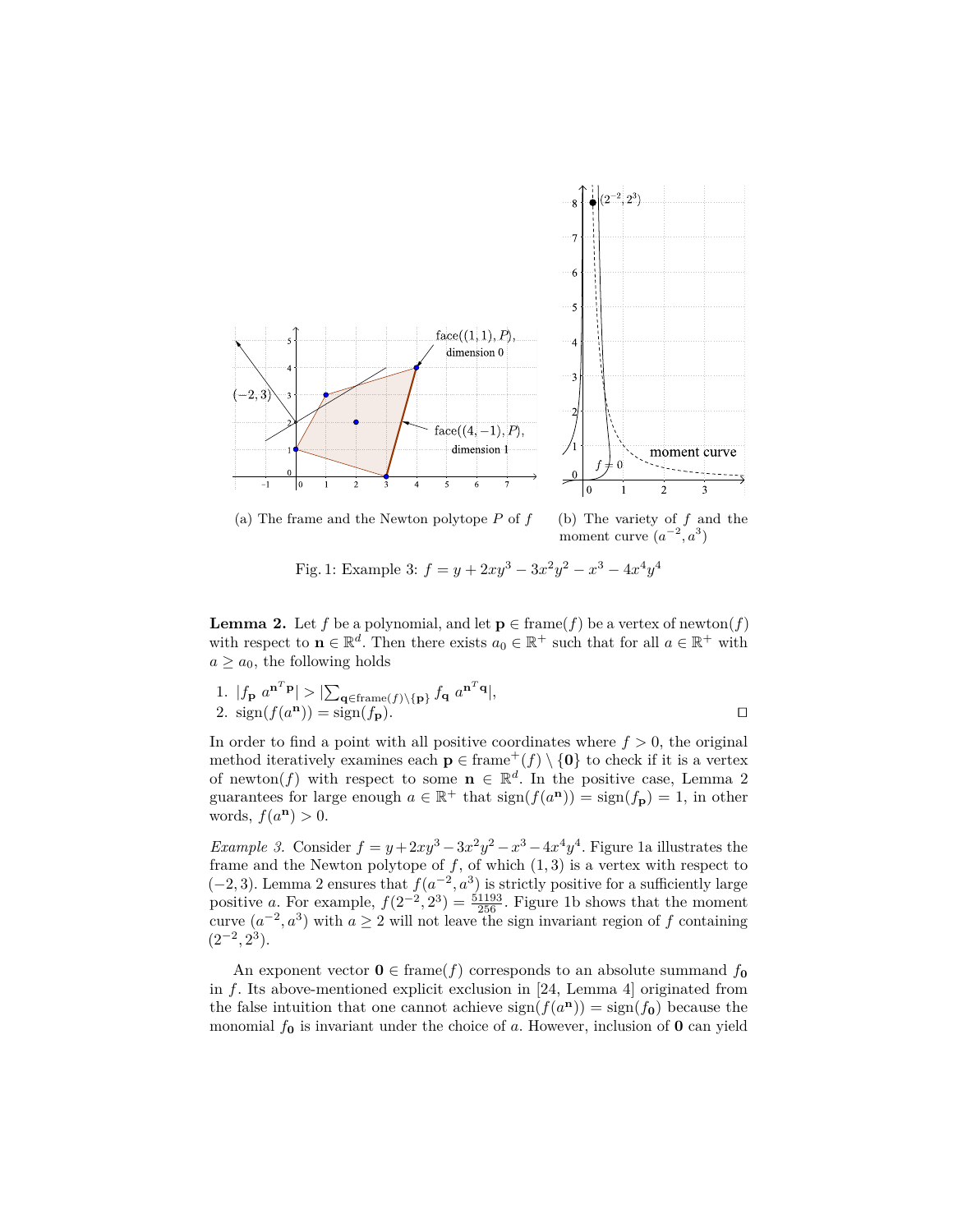a normal vector **n** which renders all other monomials small enough for *f***<sup>0</sup>** to dominate.

Given a finite set  $S \subset \mathbb{R}^d$  and a point  $p \in S$ , the original method uses linear programming to determine if **p** is a vertex of co(*S*) w.r.t. some vector  $\mathbf{n} \in \mathbb{R}^d$ . Indeed, from Lemma 1, the problem can be reduced to finding a hyperplane  $H: \mathbf{n}^T \mathbf{x} + c = 0$  that strictly separates **p** from  $S \setminus \{p\}$  with the normal vector **n** pointing from *H* to **p**. This is equivalent to solving the following linear problem with  $d+1$  real variables **n** and *c*:

$$
\varphi(\mathbf{p}, S, \mathbf{n}, c) \doteq \mathbf{n}^T \mathbf{p} + c > 0 \land \bigwedge_{\mathbf{q} \in S \backslash \{\mathbf{p}\}} \mathbf{n}^T \mathbf{q} + c < 0. \tag{2}
$$

Notice that with the occurrence of a nonzero absolute summand the corresponding point **0** is generally a vertex of the Newton polytope with respect to  $-1 = (-1, \ldots, -1)$ . This raises the question whether there are other special points that are certainly vertices of the the Newton polytope. In fact, **0** is a lexicographic minimum in frame( $f$ ), and it is not hard to see that minima and maxima with respect to lexicographic orderings are generally vertices of the Newton polytope.

We are now going to generalize that observation. A *monotonic total preorder*  $\preceq \subseteq \mathbb{Z}^d \times \mathbb{Z}^d$  is defined as follows:

(i)  $\mathbf{x} \preceq \mathbf{x}$  (reflexivity)

(ii)  $\mathbf{x} \preceq \mathbf{y} \wedge \mathbf{y} \preceq \mathbf{z} \longrightarrow \mathbf{x} \preceq \mathbf{z}$  (transitivity)

- (iii)  $\mathbf{x} \preceq \mathbf{y} \longrightarrow \mathbf{x} + \mathbf{z} \preceq \mathbf{y} + \mathbf{z} \text{ (monotonicity)}$
- (iv)  $\mathbf{x} \preceq \mathbf{y} \vee \mathbf{y} \preceq \mathbf{x}$  (totality)

The difference to a total order is the missing anti-symmetry. As an example in  $\mathbb{Z}^2$  consider  $(x_1, x_2) \preceq (y_1, y_2)$  if and only if  $x_1 + x_2 \le y_1 + y_2$ . Alternatively one could use projections or the maxima of the coordinates. Then  $-2 \leq 2$  and 2  $\le$  −2 but −2  $\neq$  2. Our definition of  $\leq$  on the extended domain  $\mathbb{Z}^d$  guarantees a cancellation law  $\mathbf{x} + \mathbf{z} \preceq \mathbf{y} + \mathbf{z} \longrightarrow \mathbf{x} \preceq \mathbf{y}$  also on  $\mathbb{N}^d$ . The following lemma follows by induction using monotonicity and cancellation:

**Lemma 4.** For  $n \in \mathbb{N} \setminus \{0\}$  denote as usual the *n*-fold addition of **x** as  $n \odot \mathbf{x}$ . Then  $\mathbf{x} \preceq \mathbf{y} \longleftrightarrow n \odot \mathbf{x} \preceq n \odot \mathbf{y}$ .

Any monotonic preorder  $\leq$  on  $\mathbb{Z}^d$  can be extended to  $\mathbb{Q}^d$ : Using a suitable principle denominator  $n \in \mathbb{N} \setminus \{0\}$  define

$$
\left(\frac{x_1}{n},\ldots,\frac{x_d}{n}\right) \preceq \left(\frac{y_1}{n},\ldots,\frac{y_d}{n}\right) \text{ if and only if } (x_1,\ldots,x_d) \preceq (y_1,\ldots,y_d).
$$

This is well-defined.

Given  $\mathbf{x} \preceq \mathbf{y}$  we have either  $\mathbf{y} \npreceq \mathbf{x}$  or  $\mathbf{y} \preceq \mathbf{x}$ . In the former case we say that **x** and **y** are *strictly* preordered and write **x** ≺ **y**. In the latter case they are *not* strictly preordered, i.e.,  $\mathbf{x} \neq \mathbf{y}$  although we might have  $\mathbf{x} \neq \mathbf{y}$ . In particular, reflexivity yields  $\mathbf{x} \preceq \mathbf{x}$  and hence certainly  $\mathbf{x} \neq \mathbf{x}$ .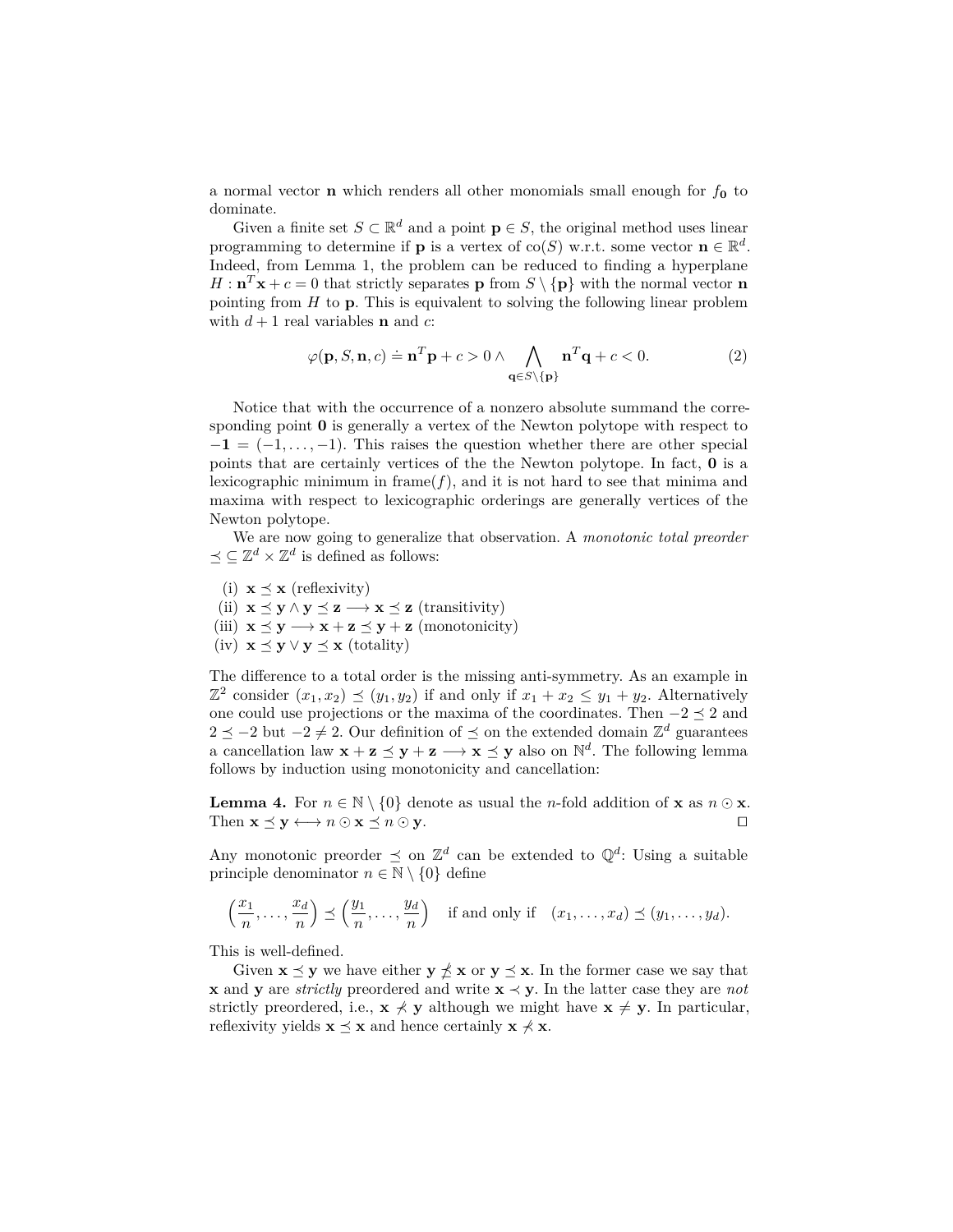*Example 5.* Lexicographic orders are monotonic total orders and thus monotonic total preorders. Hence our notion covers our discussion of the absolute summand above. Here are some further examples: For  $i \in \{1, \ldots, d\}$  we define  $\mathbf{x} \preceq_i \mathbf{y}$  if and only if  $\pi_i(\mathbf{x}) \leq \pi_i(\mathbf{y})$ , where  $\pi_i$  denotes the *i*-th projection. Similarly,  $\mathbf{x} \succeq_i \mathbf{y}$ if and only if  $\pi_i(\mathbf{x}) \ge \pi_i(\mathbf{y})$ . Next,  $\mathbf{x} \preceq_{\Sigma} \mathbf{y}$  if and only if  $\sum_i x_i \le \sum_i y_i$ . Our last example is going to be instrumental with the proof of the next theorem: Fix  $\mathbf{n} \in \mathbb{R}^d$ , and define for **p**,  $\mathbf{p}' \in \mathbb{Z}^d$  that  $\mathbf{p} \preceq_{\mathbf{n}} \mathbf{p}'$  if and only if  $\mathbf{n}^T \mathbf{p} \leq \mathbf{n}^T \mathbf{p}'$ .

**Theorem 6.** Let  $f \in \mathbb{Z}[x_1, \ldots, x_d]$ , and let  $p \in \text{frame}(f)$ . Then the following *are equivalent:*

- *(i)* **p** ∈ vx(newton(*f*))
- *(ii)* There exists a monotonic total preorder  $\leq$  on  $\mathbb{Z}^d$  such that

$$
\mathbf{p} = \max_{\prec}(\text{frame}(f)).
$$

*Proof.* Let **p** be a vertex of newton( $f$ ) specifically with respect to **n**. By our definition of a vertex in Sect. 2,  $\bf{p}$  is the maximum of frame( $f$ ) with respect to ≺**n**.

Let, vice versa,  $\leq$  be a monotonic total preorder on  $\mathbb{Z}^d$ , and let  $\mathbf{p} =$  $\max_{\prec}(\text{frame}(f))$ . Shortly denote  $V = \text{vx}(\text{newton}(f))$ , and assume for a contradiction that  $\mathbf{p} \notin V$ . Since  $\mathbf{p} \in \text{frame}(f) \subseteq \text{newton}(f)$ , we have

$$
\mathbf{p} = \sum_{\mathbf{s} \in V} t_{\mathbf{s}} \mathbf{s}, \quad \text{where} \quad t_{\mathbf{s}} \in [0, 1] \quad \text{and} \quad \sum_{\mathbf{s} \in V} t_{\mathbf{s}} = 1.
$$

By Eq. (1) in Sect. 2 we know that  $V \subseteq \text{frame}(f) \subseteq \text{newton}(f)$ . It follows that  $\mathbf{s} \prec \mathbf{p}$  for all  $\mathbf{s} \in V$ , and using monotony we obtain

$$
\mathbf{p} \prec \sum_{\mathbf{s} \in V} t_{\mathbf{s}} \mathbf{p} = \left(\sum_{\mathbf{s} \in V} t_{\mathbf{s}}\right) \mathbf{p} = \mathbf{p}.
$$

On the other hand, we know that generally  $\mathbf{p} \not\prec \mathbf{p}$ , a contradiction.  $\square$ 

In Fig.1a we have  $(0,1) = \max_{\geq 1}(\text{frame}(f)), (3,0) = \max_{\geq 2}(\text{frame}(f)),$ and  $(4, 4) = \max_{\leq 1} (\text{frame}(f)) = \max_{\leq 2} (\text{frame}(f)).$  This shows that, besides contributing to our theoretical understanding, the theorem can be used to substantiate the efficient treatment of certain special cases in combination with other methods for identifying vertices of the Newton polytope.

It is an important research goal to identify and characterize those polynomials where the subtropical heuristic succeeds in finding positive points. We are now going to give a necessary criterion. Let  $f \in \mathbb{Z}[x_1, \ldots, x_d]$ , define  $\Pi(f) = \{ \mathbf{r} \in [0, \infty)^d \mid f(\mathbf{r}) > 0 \}$ , and denote by  $\overline{H(f)}$  its closure with respect to the natural topology. In Lemma 2, when  $a$  tends to  $\infty$ ,  $a<sup>n</sup>$  will tend to some  $\mathbf{r} \in \{0, \infty\}^d$ . If  $\mathbf{r} = \mathbf{0}$ , then  $\mathbf{0} \in \overline{\Pi(f)}$ . Otherwise,  $\Pi(f)$  is unbounded. Consequently, for the method to succeed,  $\Pi$  must have at least one of those two properties. Figure 2 illustrates four scenarios: the subtropical method succeeds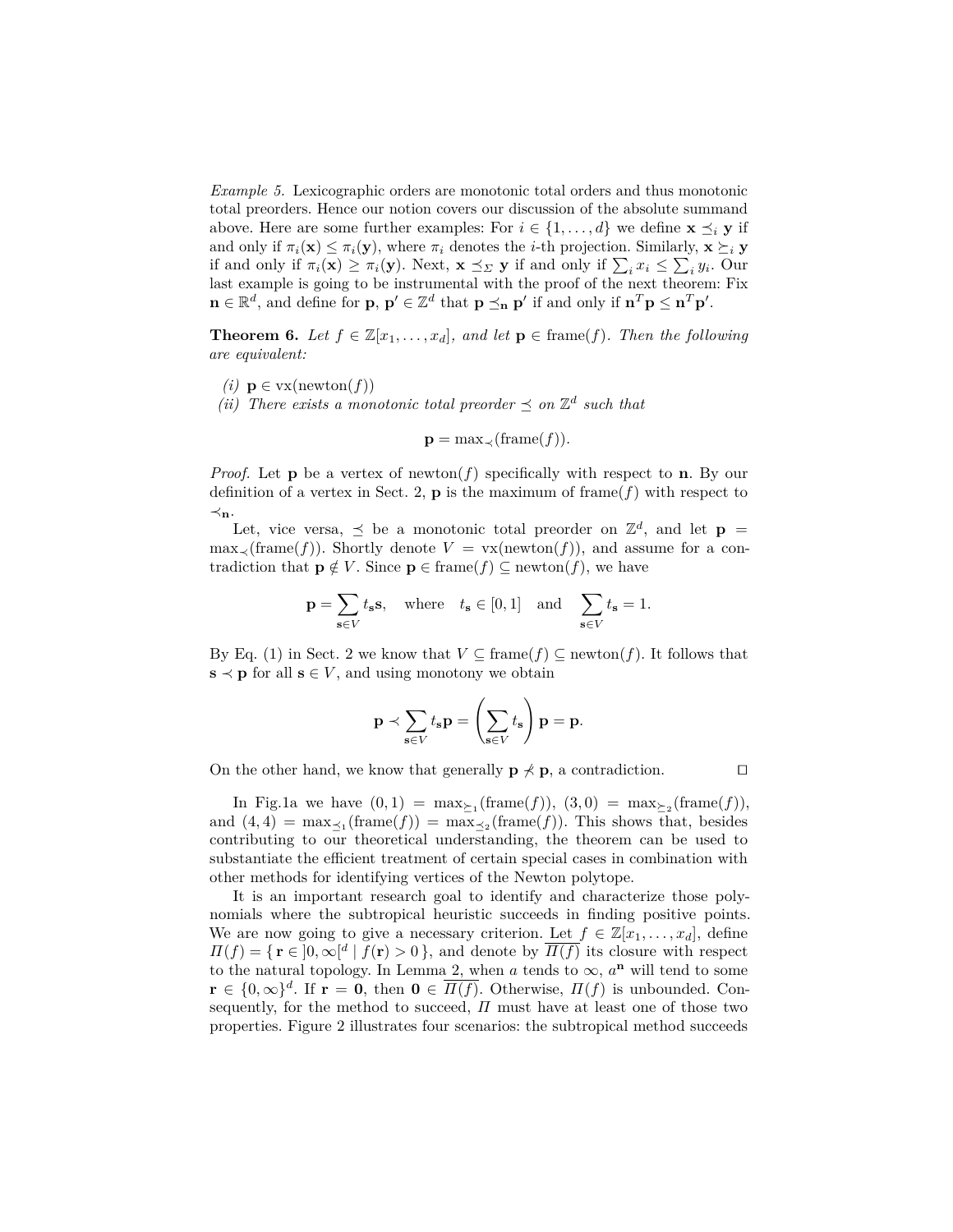

Fig. 2: Scenarios of polynomials for the subtropical method

in the first three cases while it fails to find a point in  $\Pi(f)$  in the last one. The first sub-figure presents a case where  $\Pi(f)$  is unbounded. The second and third sub-figures illustrate cases where the closure of  $\Pi(f)$  contains  $(0,0)$ . In the fourth sub-figure where neither  $\Pi(f)$  is unbounded nor its closure contains  $(0,0)$ , the method cannot find any positive value of the variables for *f* to be positive.

## **4 Positive Values of Several Polynomials**

The subtropical method as presented in [24] finds zeros with all positive coordinates of one single polynomial, which requires to find such a point with a positive value of the polynomial. In the sequel we restrict ourselves to finding points with positive values. This will allow us generalize from one polynomial to simultaneous positive values of finitely many polynomials.

### **4.1 A Sufficient Condition**

For one polynomial, the existence of a positive vertex of the Newton polytope guarantees the existence of positive real choices for the variables with a positive value of the polynomial. With several polynomials we introduce the more general notion of a *vertex cluster*. The existence of a positive vertex cluster will guarantee the existence of positive real choices of the variables such that all polynomials are simultaneously positive. A sequence of  $(\mathbf{p}_1, \ldots, \mathbf{p}_m)$  is a *positive vertex*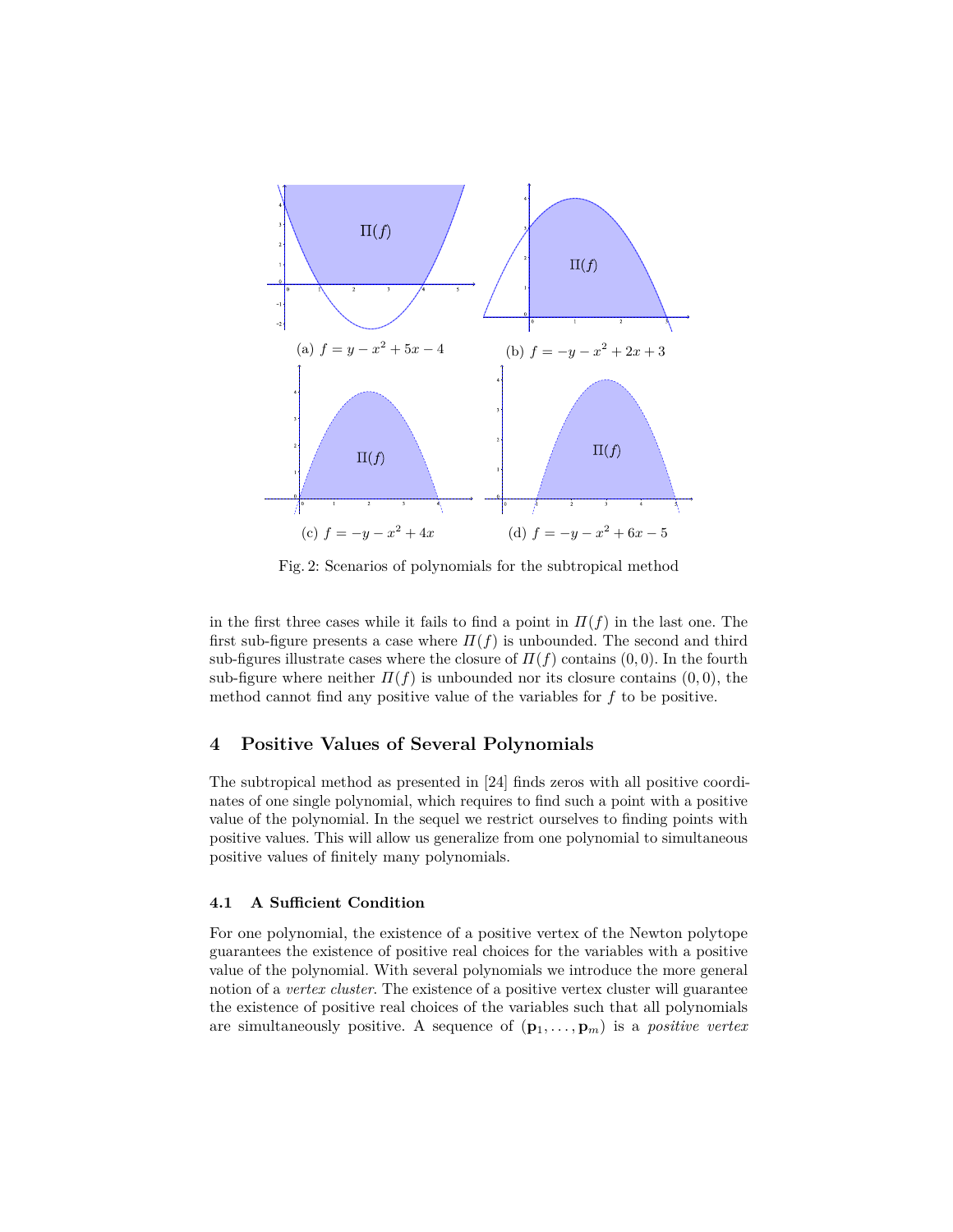*cluster* of  $\{f_i\}_{i\in\{1,\ldots,m\}}$  with respect to  $\mathbf{n} \in \mathbb{R}^d$  if and only if it is a vertex cluster of  ${\{\text{frame}(f_i)\}_{i \in \{1,\ldots,m\}}}$  with respect to **n** and for all  $i \in \{1,\ldots,m\}$ ,  $\mathbf{p}_i \in \text{frame}^+(f_i).$ 

The following lemma is an extension of Lemma 2 for multiple polynomials *f*1,  $\ldots, f_m.$ 

**Lemma 7.** If there exist a vertex cluster  $(\mathbf{p}_1, \ldots, \mathbf{p}_m)$  of  $\{\text{frame}(f_i)\}_{i \in \{1, \ldots, m\}}$ with respect to  $\mathbf{n} \in \mathbb{R}^n$ , then there exists  $a_0 \in \mathbb{R}^+$  such that for all  $a \in \mathbb{R}^+$  with  $a \ge a_0$  the following holds for each  $i \in \{1, \ldots, m\}$ :

1.  $|(f_i)_{\mathbf{p}_i} a^{\mathbf{n}^T \mathbf{p}_i}| > |\sum_{\mathbf{q} \in \text{frame}(f_i) \setminus {\{\mathbf{p}_i\}}}(f_i)_{\mathbf{q}} a^{\mathbf{n}^T \mathbf{q}}|$ , and 2.  $\text{sign}(f_i(a^n)) = \text{sign}((f_i)_{p_i}).$ 

*Proof.* From [24, Lemma 4], for each  $i \in \{1, ..., m\}$ , there exist  $a_{0,i} \in \mathbb{R}^+$  such that for all  $a \in \mathbb{R}^+$  with  $a \ge a_{0,i}$  the following holds:

1. 
$$
|(f_i)_{\mathbf{p}_i} a^{\mathbf{n}^T \mathbf{p}_i}| > |\sum_{\mathbf{q} \in \text{frame}(f_i) \setminus {\{\mathbf{p}_i\}}} (f_i)_{\mathbf{q}} a^{\mathbf{n}^T \mathbf{q}}|
$$
, and  
2.  $\text{sign}(f_i(a^n)) = \text{sign}((f_i)_{\mathbf{p}_i}).$ 

It then suffices to take  $a_0 = \max\{a_{0,i} \mid 1 \leq i \leq m\}$ .

Similarly to the case of one polynomial, the following Proposition provides a sufficient condition for the existence of a positive value for multiple polynomials.

**Proposition 8.** *If there exists a positive vertex cluster*  $(\mathbf{p}_1, \ldots, \mathbf{p}_m)$  *of*  $\{f_i\}_{i \in \{1, \ldots, m\}}$ *with respect to a vector*  $\mathbf{n} \in \mathbb{R}^d$ , then there exists  $a_0 \in \mathbb{R}^+$  such that for all  $a \in \mathbb{R}^+$ *with*  $a \ge a_0$  *the following holds:* 

$$
\bigwedge_{i=1}^{m} f_i(a^n) > 0
$$

*Proof.* For each  $i = \{1, \ldots, m\}$  since  $\mathbf{p}_i \in \text{frame}^+(f_i)$ , Lemma 7 implies that  $f_i(a^n) > 0.$  $\mathbf{n}) > 0.$ 

*Example 9.* Consider three polynomials  $f_1 = 2 - xy^2z + x^2yz^3$ ,  $f_2 = 3 - xy^2z^4$  $x^2z - x^4y^3z^3$ , and  $f_3 = 4 - z - y - x + 4$ . The exponent vector **0** is a vertex of newton( $f_1$ ), newton( $f_2$ ), and newton( $f_3$ ) with respect to (-1, -1, -1). There thus exists  $a_0 \in \mathbb{R}$ ,  $(a_0 = 2$  is suitable), such that for all  $a \in \mathbb{R}$  with  $a \ge a_0$ , *f*<sub>1</sub>(*a*<sup>-1</sup>, *a*<sup>-1</sup>) > 0 ∧ *f*<sub>2</sub>(*a*<sup>-1</sup>, *a*<sup>-1</sup>, *a*<sup>-1</sup>) > 0 ∧ *f*<sub>3</sub>(*a*<sup>-1</sup>, *a*<sup>-1</sup>, *a*<sup>-1</sup>) > 0. □

#### **4.2 Existence of Positive Vertex Clusters**

Given polynomials  $f_1, \ldots, f_m$ , Proposition 8 provides a sufficient condition, i.e. the existence of a positive vertex cluster of  $\{f_i\}_{i\in\{1,\ldots,m\}}$ , for the satisfiability of  $\bigwedge_{i=1}^{m} f_i > 0$ . A straightforward method to decide the existence of such a cluster is to verify whether each  $(\mathbf{p}_1, \ldots, \mathbf{p}_m) \in \text{frame}^+(f_1) \times \cdots \times \text{frame}^+(f_m)$  is a positive vertex cluster by checking the satisfiability of the formula

$$
\bigwedge_{i \in \{1,\ldots,m\}} \varphi(\mathbf{p}_i, \text{frame}(f_i), \mathbf{n}, c_i),
$$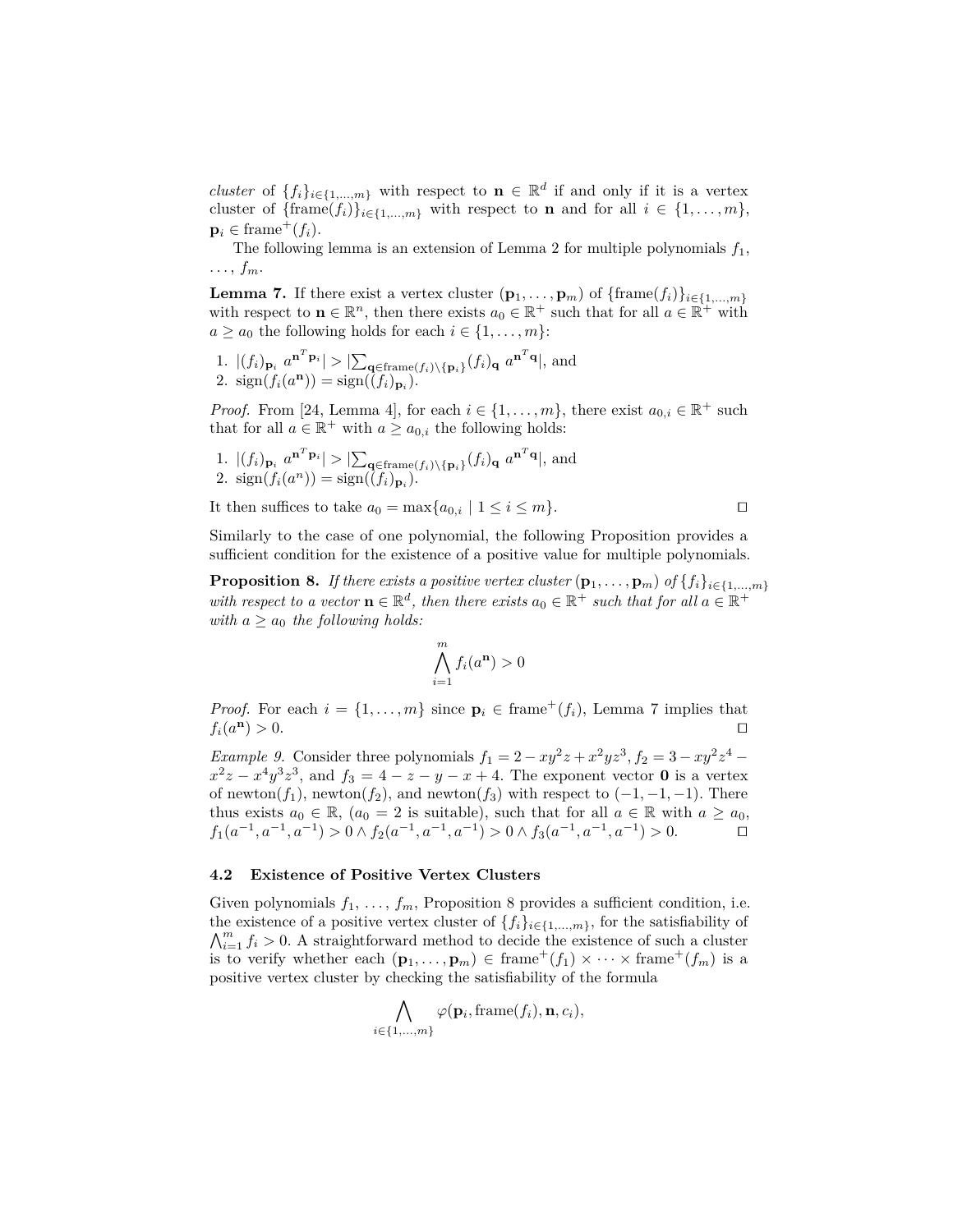where  $\varphi$  is defined as in Eq. (2) on p.5. This is a linear problem with  $d+m$ variables **n**,  $c_1, \ldots, c_m$ . Since frame( $f_1$ ), ..., frame( $f_m$ ) are finite, checking all *m*tuples  $(\mathbf{p}_1, \ldots, \mathbf{p}_m)$  will terminate, provided we rely on a complete algorithm for linear programming, such as the Simplex algorithm [7], the ellipsoid method [19], or the interior point method [18]. This thus provides a decision procedure for the existence of a positive vertex cluster of  $\{f_i\}_{i\in\{1,\ldots,m\}}$ . However, this requires checking all candidates in frame<sup>+</sup>( $f_1$ ) × · · · × frame<sup>+</sup>( $f_m$ ).

We propose to use instead state-of-the-art SMT solving techniques over linear real arithmetic to examine whether or not  $\{f_i\}_{i\in\{1,\ldots,m\}}$  has a positive vertex cluster with respect to some  $\mathbf{n} \in \mathbb{R}^d$ . In the positive case, a solution for  $\bigwedge_{i=1}^{m} f_i > 0$  can be constructed as  $a^n$  with a sufficiently large  $a \in \mathbb{R}^+$ .

To start with, we provide a characterization for the positive frame of a single polynomial to contain a vertex of the Newton polytope.

**Lemma 10.** Given a polynomial *f*, there exists a vertex  $\mathbf{p} \in \text{frame}^+(f)$  of newton(*f*) = co(frame(*f*)) with respect to **n**  $\in \mathbb{R}^d$  if and only if there exists a vertex  $\mathbf{p}' \in \text{frame}^+(f)$  of co(frame<sup> $\overline{(f)} \cup {\mathbf{p}'}$ ) with respect to  $\mathbf{n}' \in \mathbb{R}^d$ .</sup>

- *Proof.*  $\Rightarrow$  Take  $\mathbf{p}' = \mathbf{p}$  and  $\mathbf{n}' = \mathbf{n}$ . Since **p** is a vertex of newton(*f*) with respect to **n**,  $\mathbf{n}^T \mathbf{p} > \mathbf{n}^T \mathbf{p}_1$  for all  $\mathbf{p}_1 \in \text{frame}(f) \setminus \{\mathbf{p}\}.$  This implies that  $\mathbf{n}^T \mathbf{p} > \mathbf{n}^T \mathbf{p}_1$ for all  $\mathbf{p}_1 \in \text{frame}^-(f) \setminus {\mathbf{p}} = (\text{frame}^-(f) \cup {\mathbf{p}}) \setminus {\mathbf{p}}$ . In other words, **p** is a vertex of co(frame<sup> $-$ </sup>( $f$ ) ∪ {**p**}) with respect to **n**.
- $\Leftarrow$  Suppose  $V = \text{vx}(\text{newton}(f)) \subseteq \text{frame}^-(f)$ . Then,  $\mathbf{p}' = \sum_{\mathbf{s} \in V} t_{\mathbf{s}} \mathbf{s}$  where  $t_{\mathbf{s}} \in [0, 1], \sum_{\mathbf{s} \in V} t_{\mathbf{s}} = 1$ . It follows that

$$
\mathbf{n}'^T\mathbf{p}' = \sum_{\mathbf{s}\in V} t_\mathbf{s} \mathbf{n}'^T\mathbf{s} < \sum_{\mathbf{s}\in V} t_\mathbf{s} \mathbf{n}'^T\mathbf{p}' = \mathbf{n}'^T\mathbf{p}' \sum_{\mathbf{s}\in V} t_\mathbf{s} = \mathbf{n}'^T\mathbf{p}'
$$

which is a contradiction. As a result, there must be some  $\mathbf{p} \in \text{frame}^+(f)$ which is a vertex of newton( $f$ ) with respect to some  $\mathbf{n} \in \mathbb{R}^d$ .  $\Box$ 

Then some  $p \in \text{frame}^+(f)$  is a vertex of the Newton polytope of a polynomial f if and only if the following formula is satisfiable:

$$
\psi(f, \mathbf{n}', c) \doteq \bigvee_{\mathbf{p} \in \text{frame}^+(f)} \varphi(\mathbf{p}, \text{frame}^-(f) \cup \{\mathbf{p}\}, \mathbf{n}', c)
$$
\n
$$
\equiv \bigvee_{\mathbf{p} \in \text{frame}^+(f)} \left( \mathbf{n}'^T \mathbf{p} + c > 0 \wedge \bigwedge_{\mathbf{q} \in \text{frame}^-(f)} \mathbf{n}'^T \mathbf{q} + c < 0 \right)
$$
\n
$$
\equiv \left( \bigvee_{\mathbf{p} \in \text{frame}^+(f)} \mathbf{n}'^T \mathbf{p} + c > 0 \right) \wedge \bigwedge_{\mathbf{p} \in \text{frame}^-(f)} \mathbf{n}'^T \mathbf{p} + c < 0
$$

For the case of several polynomials, the following theorem is a direct consequence of Lemma 10.

**Theorem 11.** *Polynomials* {*fi*}*i*∈{1*,...,m*} *have a positive vertex cluster with respect to*  $\mathbf{n} \in \mathbb{R}^d$  *if and only if*  $\bigwedge_{i=1}^m \psi(f_i, \mathbf{n}, c_i)$  *is satisfiable.*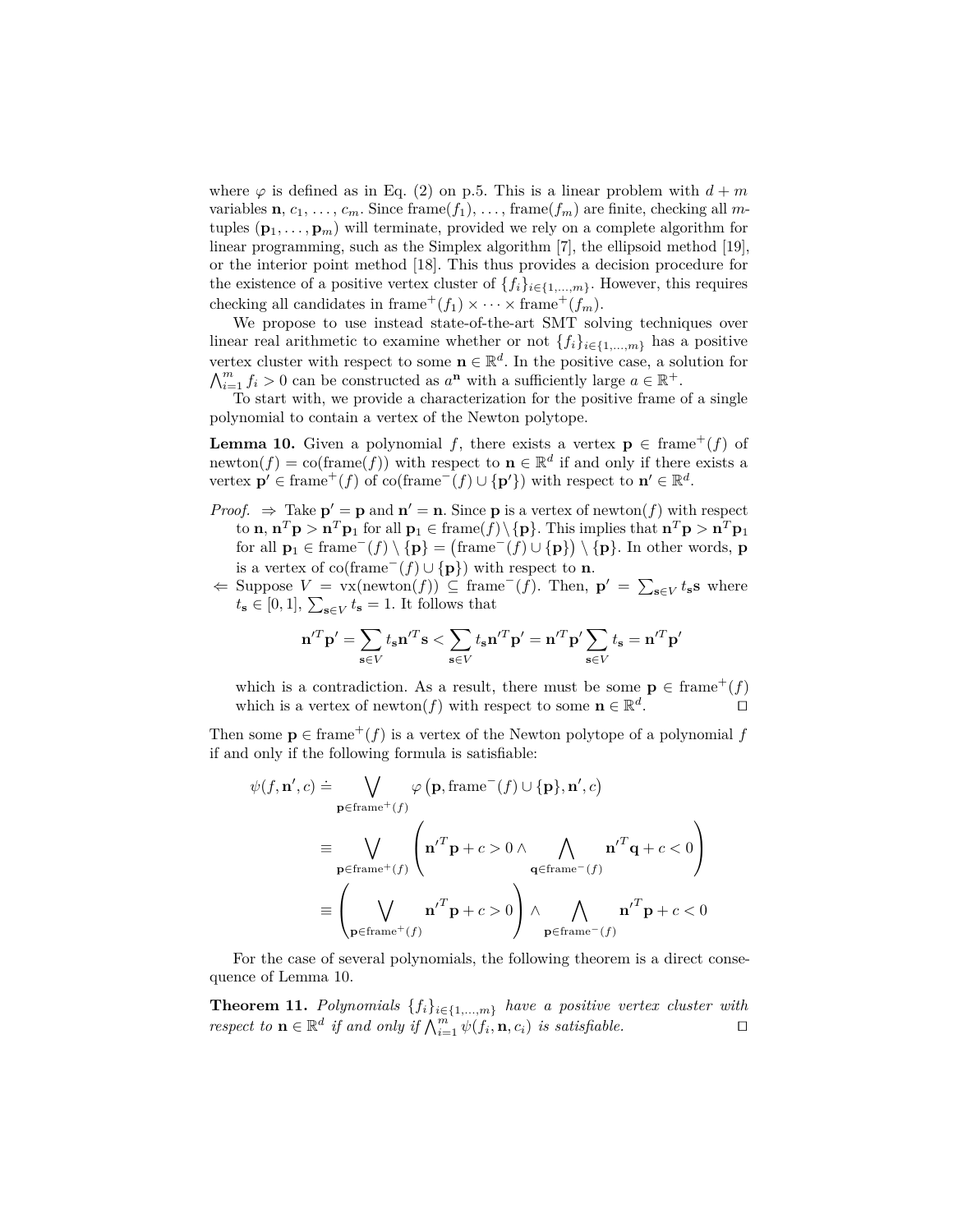The formula  $\bigwedge_{i=1}^{m} \psi(f_i, \mathbf{n}, c_i)$  can be checked for satisfiability using combinations of linear programming techniques and  $DPLL(T)$  procedures [8, 13], i.e., satisfiability modulo linear arithmetic on reals. If it is satisfiable, then  ${f_i}_{i \in \{1,...,m\}}$  has a positive vertex cluster and we can construct a solution for  $\bigwedge_{i=1}^{m} f_i > 0$  as discussed earlier.

*Example 12.* Consider  $f_1 = -12 + 2x^{12}y^{25}z^{49} - 31x^{13}y^{22}z^{110} - 11x^{1000}y^{500}z^{89}$ and  $f_2 = -23 + 5xy^{22}z^{110} - 21x^{15}y^{20}z^{1000} + 2x^{100}y^2z^{49}$ . We have

$$
\psi(f_1, \mathbf{n}, c_1) = 12n_1 + 25n_2 + 49n_3 + c_1 > 0 \land 13n_1 + 22n_2 + 110n_3 + c_1 < 0
$$
  

$$
\land 1000n_1 + 500n_2 + 89n_3 + c_1 < 0 \land c_1 < 0
$$
  

$$
\psi(f_2, \mathbf{n}, c_2) = (n_1 + 22n_2 + 110n_3 + c_2 > 0 \lor 100n_1 + 2n_2 + 49n_3 + c_2 > 0)
$$

 $∧ 15n_1 + 20n_2 + 1000n_3 + c_2 < 0 ∧ c_2 < 0$ 

with  $\mathbf{n} = (n_1, n_2, n_3)$ . The conjunction of the two formulas above is satisfiable. The SMT solver CVC4 returns  $\mathbf{n} = (-\frac{238834}{120461}, \frac{2672460}{1325071}, -\frac{368561}{1325071})$  and  $c_1 = c_2 = -1$ as a model. Theorem 11 and Proposition 8 guarantee that there exists a large enough  $a \in \mathbb{R}^+$  such that  $f_1(a^n) > 0 \land f_2(a^n) > 0$ . Indeed,  $a = 2$  already yields  $f_1(a^n) \approx 16371.99$  and  $f_2(a^n) \approx 17707.27$ .

## **5 More General Solutions**

So far all variables were assumed to be strictly positive, i.e., only the solutions  $\mathbf{x} \in [0, \infty]^d$  were considered. This section proposes a method for searching over  $\mathbb{R}^d$  by encoding signs conditions along with the condition in Theorem 11 as a quantifier-free formula over linear real arithmetic.

Let  $V = \{x_1, \ldots, x_d\}$  be the set of variables. We define a *sign variant* of *V* as a function  $\tau: V \mapsto V \cup \{-x \mid x \in V\}$  such that for each  $x \in V$ ,  $\tau(x) \in$  ${x, -x}$ . We write  $\tau(f)$  to denote the substitution  $f(\tau(x_1), \ldots, \tau(x_d))$  of  $\tau$  into a polynomial *f*. Furthermore,  $\tau(a)$  denotes  $\left(\frac{\tau(x_1)}{x_1}a, \ldots, \frac{\tau(x_d)}{x_d}\right)$  $\left(\frac{x_d}{x_d}a\right)$  for  $a \in \mathbb{R}$ . A sequence  $(\mathbf{p}_1, \ldots, \mathbf{p}_m)$  is a *variant positive vertex cluster* of  $\{f_i\}_{i \in \{1, \ldots, m\}}$  with respect to a vector  $\mathbf{n} \in \mathbb{R}^d$  and a sign variant  $\tau$  if  $(\mathbf{p}_1, \ldots, \mathbf{p}_m)$  is a positive vertex cluster of  $\{\tau(f_i)\}_{i\in\{1,\ldots,m\}}$ . Note that the substitution of  $\tau$  into a polynomial  $f$ does not change the exponent vectors in *f* in terms of their exponents values, but only possibly changes signs of monomials. Given  $\mathbf{p} = (p_1, \ldots, p_d) \in \mathbb{N}^d$  and a sign variant  $\tau$ , we define a formula  $\vartheta(\mathbf{p}, \tau)$  such that if it is TRUE, then the sign of the monomial associated with **p** is changed after applying the substitution defined by *τ* :

$$
\vartheta(\mathbf{p},\tau) \doteq \bigoplus_{i=1}^d \bigl(\tau(x_i) = -x_i \wedge (p_i \bmod 2 = 1)\bigr).
$$

Note that the xor expression becomes TRUE if and only if an odd number of its operands are true. Furthermore, a variable can change the sign of a monomial only when its exponent in that monomial is odd. As a result, if  $\vartheta(\mathbf{p}, \tau)$  is TRUE,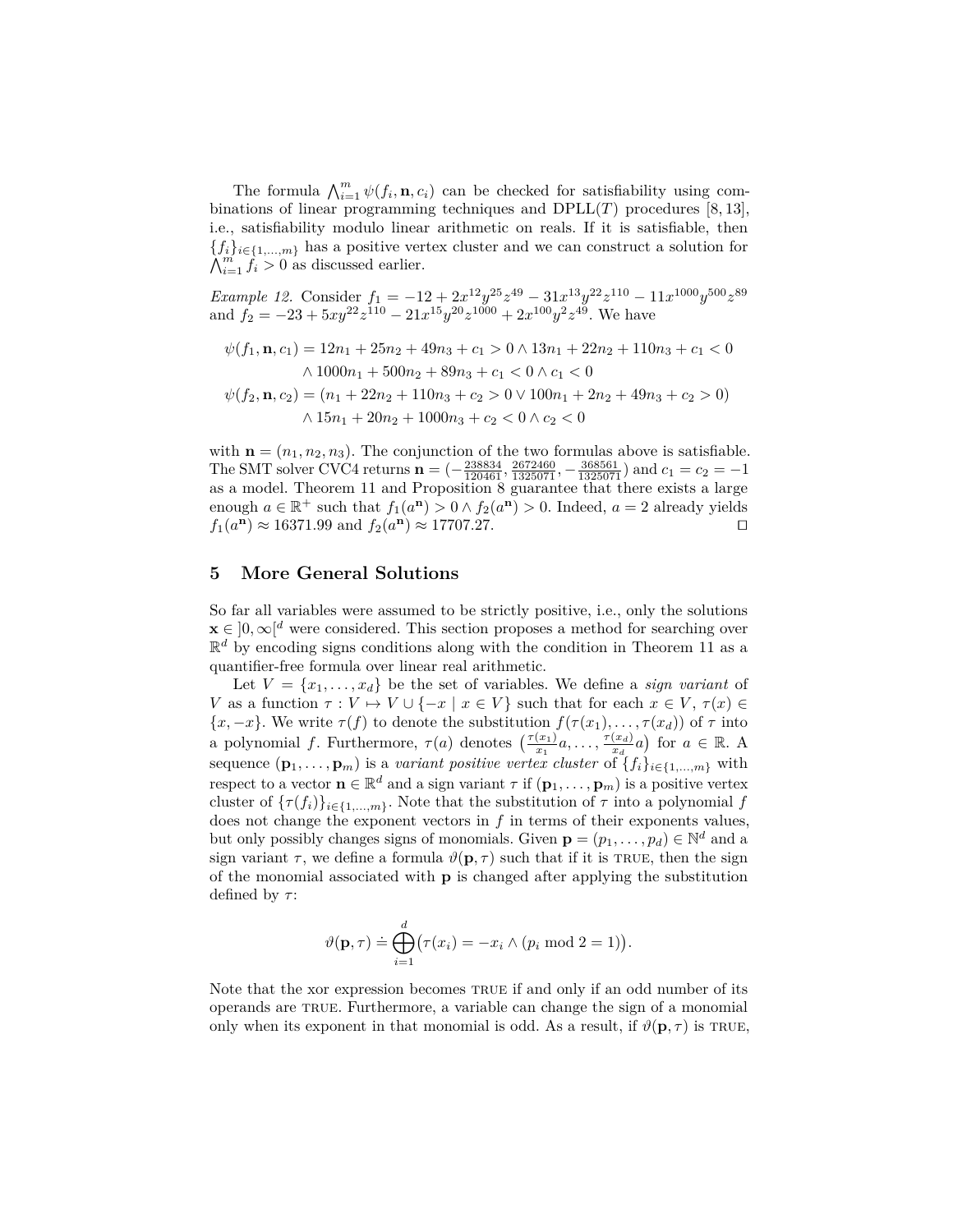then applying the substitution defined by  $\tau$  will change the sign of the monomial associated with **p**. In conclusion, some  $p \in \text{frame}(f)$  is in the positive frame of  $\tau(f)$  if and only if either

 $-\mathbf{p} \in \text{frame}^+(f)$  and  $\vartheta(\mathbf{p}, \tau) = \text{FALSE, or}$  $-\mathbf{p} \in \text{frame}^-(f)$  and  $\vartheta(\mathbf{p}, \tau) = \text{TRUE}.$ 

In other words, **p** is in the positive frame of  $\tau(f)$  if and only if the formula  $\Theta(\mathbf{p}, f, \tau) \doteq (f_{\mathbf{p}} > 0 \land \neg \vartheta(\mathbf{p}, \tau)) \lor (f_{\mathbf{p}} < 0 \land \vartheta(\mathbf{p}, \tau))$  holds. Then, the positive and negative frames of  $\tau(f)$  parameterized by  $\tau$  are defined as

frame<sup>+</sup>(
$$
\tau(f)
$$
) = {**p**  $\in$  frame $(f)$  |  $\Theta$ (**p**,  $f$ ,  $\tau$ )},  
frame<sup>-</sup>( $\tau(f)$ ) = {**p**  $\in$  frame $(f)$  |  $\neg \Theta$ (**p**,  $f$ ,  $\tau$ )},

respectively. The next lemma provides a sufficient condition for the existence of a solution in  $\mathbb{R}^d$  of  $\bigwedge_{i=1}^m f_i > 0$ .

**Lemma 13.** If there exists a variant positive vertex cluster of  $\{f_i\}_{i \in \{1,\ldots,m\}}$ with respect to  $\mathbf{n} \in \mathbb{R}^d$  and a sign variant  $\tau$ , then there exists  $a_0 \in \mathbb{R}^+$  such that for all  $a \in \mathbb{R}^+$  with  $a \ge a_0$  the following holds:

$$
\bigwedge_{i=1}^{m} f_i(\tau(a)^{\mathbf{n}}) > 0.
$$

*Proof.* Since  $\{\tau(f_i)\}_{i\in\{1,\ldots,m\}}$  has a positive vertex cluster with respect to **n**, Proposition 8 guarantees that there exists  $a_0 \in \mathbb{R}$  such that for all  $a \in \mathbb{R}$  with  $a \ge a_0$ , we have  $\bigwedge_{i=1}^m \tau(f_i)(a^n) > 0$ , or  $\bigwedge_{i=1}^m f_i(\tau(a)^n) > 0$ .

A variant positive vertex cluster exists if and only if there exist  $\mathbf{n} \in \mathbb{R}^d$ ,  $c_1, \ldots, c_m \in \mathbb{R}$ , and a sign variant  $\tau$  such that the following formula becomes TRUE:

$$
\Psi(f_1,\ldots,f_m,\mathbf{n},c_1,\ldots,c_m,\tau)\doteq\bigwedge_{i=1}^m\psi\big(\tau(f_i),\mathbf{n},c_i\big),
$$

where for  $i \in \{1, ..., m\}$ :

$$
\psi(\tau(f_i), \mathbf{n}, c_i) = \bigvee_{\mathbf{p} \in \text{frame}^+(\tau(f_i))} \left(\mathbf{n}^T \mathbf{p} + c_i > 0\right) \land \bigwedge_{\mathbf{p} \in \text{frame}^-(\tau(f_i))} \left(\mathbf{n}^T \mathbf{p} + c_i < 0\right)
$$

$$
= \bigvee_{\mathbf{p} \in \text{frame}(f_i)} \left(\Theta(\mathbf{p}, f_i, \tau) \land \mathbf{n}^T \mathbf{p} + c_i > 0\right) \land
$$

$$
\bigwedge_{\mathbf{p} \in \text{frame}(f_i)} \left(\Theta(\mathbf{p}, f_i, \tau) \lor \mathbf{n}^T \mathbf{p} + c_i < 0\right).
$$

The sign variant  $\tau$  can be encoded as *d* Boolean variables  $b_1, \ldots, b_d$  such that  $b_i$  is TRUE if and only if  $\tau(x_i) = -x_i$  for all  $i \in \{1, ..., d\}$ . Then, the formula  $\Psi(f_1, \ldots, f_m, \mathbf{n}, c_1, \ldots, c_m, \tau)$  can be checked for satisfiability using an SMT solver for quantifier-free logic with linear real arithmetic.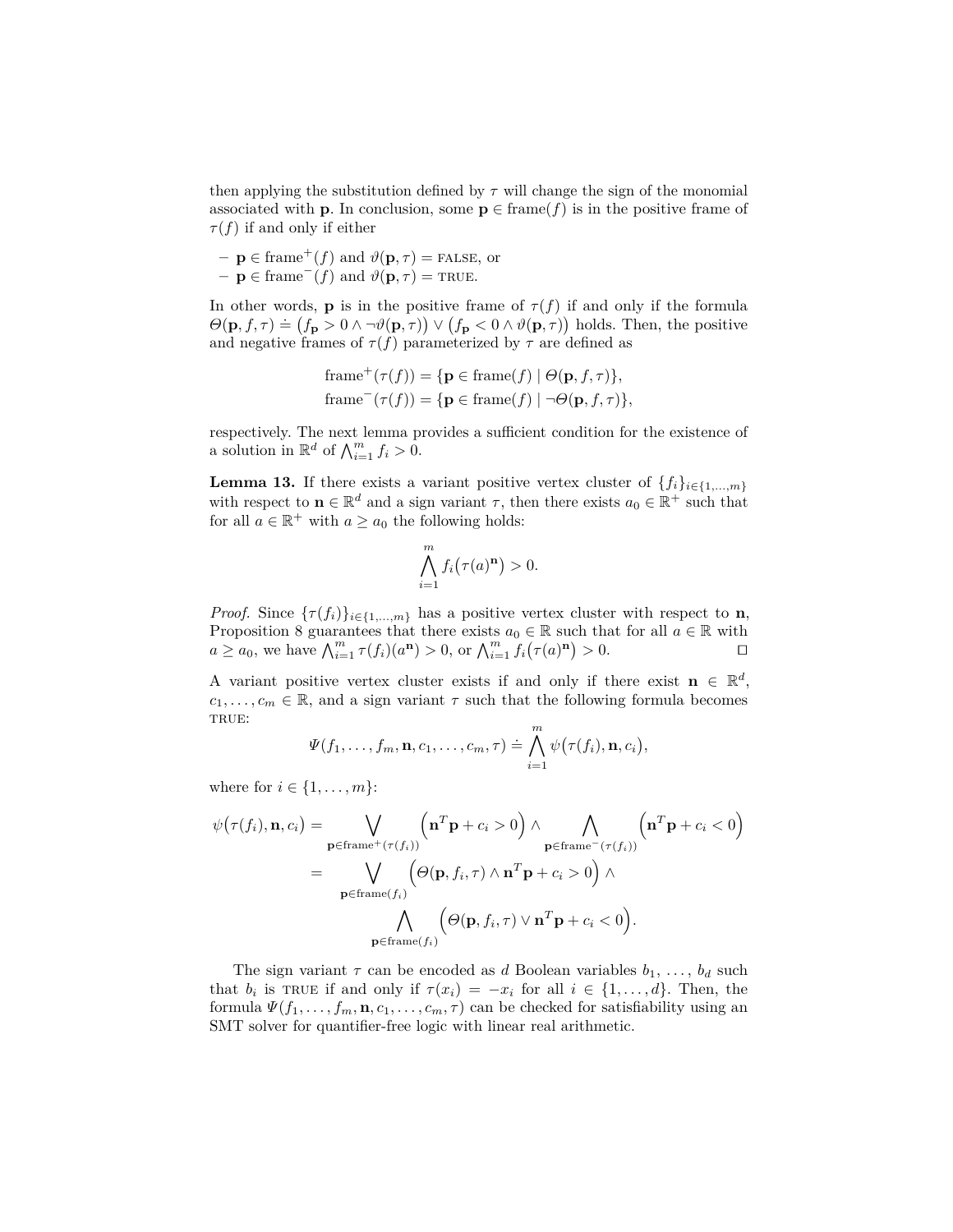## **6 Application to SMT Benchmarks**

A library *STROPSAT* implementing Subtropical Satisfiability, is available on our web page.<sup>4</sup> It is integrated into verit  $[6]$  as an incomplete theory solver for non-linear arithmetic benchmarks. We experimented on the QF\_NRA category of the SMT-LIB on all benchmarks consisting of only inequalities, that is 4917 formulas out of 11601 in the whole category. The experiments thus focus on those 4917 benchmarks, comprising 3265 sat-annotated ones, 106 unknowns, and 1546 unsat benchmarks. We used the CVC4 SMT solver to handle the generated linear real arithmetic formulas  $\Psi(f_1, \ldots, f_m, \mathbf{n}, c_1, \ldots, c_m, \tau)$ , and we ran veriT (with STROPSAT as the theory solver) against the clear winner of the SMT-COMP 2016 on the QF NRA category, i.e., Z3 (implementing nlsat  $[17]$ ), on a CX250 Cluster with Intel Xeon E5-2680v2 2.80GHz CPUs. Each pair of benchmark and solver was run on one CPU with a timeout of 2500 seconds and 20 GB memory.

Since our method focuses on showing satisfiability, only brief statistics on unsat benchmarks are provided. Among the 1546 unsat benchmarks, 200 benchmarks are found unsatisfiable already by the linear arithmetic theory reasoning in veriT. For each of the remaining one, the method quickly returns unknown within 0.002–0.096 seconds, with a total cumulative time of 18.45 seconds (0.014 second on average). This clearly shows that the method can be applied with a very small overhead, upfront of another, complete or less incomplete procedure to check for unsatisfiability.

Table 1 provides the experimental results on benchmarks with SAT or UNknown status, and the cumulative times. The meti-tarski family consists of small benchmarks (most of them contain 3 to 4 variables and 1 to 23 polynomials with degree between 1 and 4) which are proof obligations extracted from the Meti-Tarski project [1], where the polynomials represent approximations of elementary real functions; all of them have defined statuses. The zankl family consists of large benchmarks (large number of variables and polynomials, but small degree) stemming from termination proofs for term-rewriting systems [11].

| Family                            | <b>STROPSAT</b> |            |             |            | Z3           |              |                 |     |
|-----------------------------------|-----------------|------------|-------------|------------|--------------|--------------|-----------------|-----|
|                                   | <b>SAT</b>      |            | Time UNKOWN | Time       | <b>SAT</b>   |              | Time UNSAT Time |     |
| meti-tarski (sar - 3220) $ 2359 $ |                 | 32.37      | 861         |            | $10.22$ 3220 | 88.55        |                 |     |
| zankl $(SAT - 45)$                | 29              | 3.77       | 161         | 0.59       |              | 42   2974.35 |                 |     |
| zankl $(UNKNOWN - 106)$           |                 | 15 2859.44 |             | 76 6291.33 |              | 14 1713.16   | 23              | .06 |

Table 1: Comparison between STROPSAT and Z3 (times in seconds)

Although Z3 clearly outperforms STROPSAT in the number of solved benchmarks, the results also clearly show that the technique is a useful complementing heuristic with little drawback, to be used either upfront or in portfolio with

 $^4$  http://www.jaist.ac.jp/~s1310007/STROPSAT/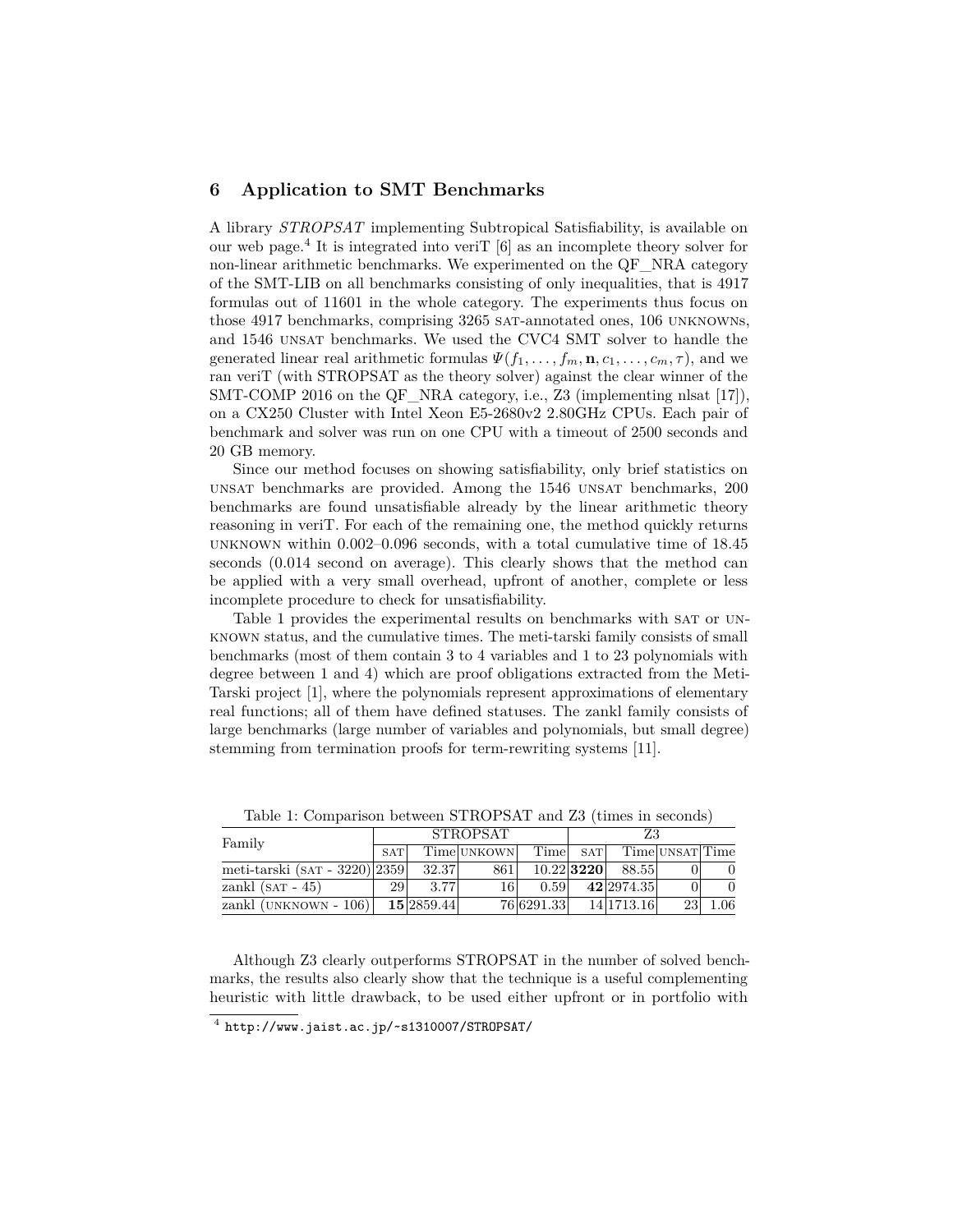



Fig. 3: STROPSAT returns SAT or timeout (2418 benchmarks)

Fig. 4: STROPSAT returns unknown (2299 benchmarks)

other approaches. As already said, it returns unknown quickly on unsat benchmarks. In particular, on all benchmarks solved by Z3 only, STROPSAT returns unknown quickly (see Fig. 4).

When both solvers can solve a same benchmark, the running time of STROP-SAT is comparable with Z3 (Fig. 3). There are 11 large benchmarks (9 of them have the UNKNOWN status) that are solved by STROPSAT but timed out by Z3. STROPSAT timed out for only 15 problems, on which Z3 also timed out. STROPSAT provided a model for 15 unknown benchmarks, whereas Z3 times out on 9 of them.

Since the exponents of the polynomials are used as coefficients in the linear formulas, high degrees should not hurt our method. The SMT-LIB does not currently contain inequality benchmarks with high degrees so that the experimental results cannot demonstrate this claim. One might mention that on the formulas in Example 12, Z3 with 20 GB of memory raised after 30 seconds an (error "out of memory") for the constraint  $f_1 > 0 \land f_2 > 0$ , while STROPSAT returned SAT within a second.

## **7 Conclusion**

We presented some extensions useful to handle SMT problems of a heuristic method to find positive points of a polynomial. In practice, the method is fast, either to succeed or to fail, and it succeeds where state-of-the-art solvers do not. Because of this, it is a valuable heuristic to try either before or in parallel with other more complete methods to deal with non-linear constraints.

To improve the completeness of the method, it could be helpful to not only consider vertices of the Newton polytope, but also faces. Then, the value of the coefficients and not only their sign would matter. Consider  ${\bf p}_1, {\bf p}_2, {\bf p}_3$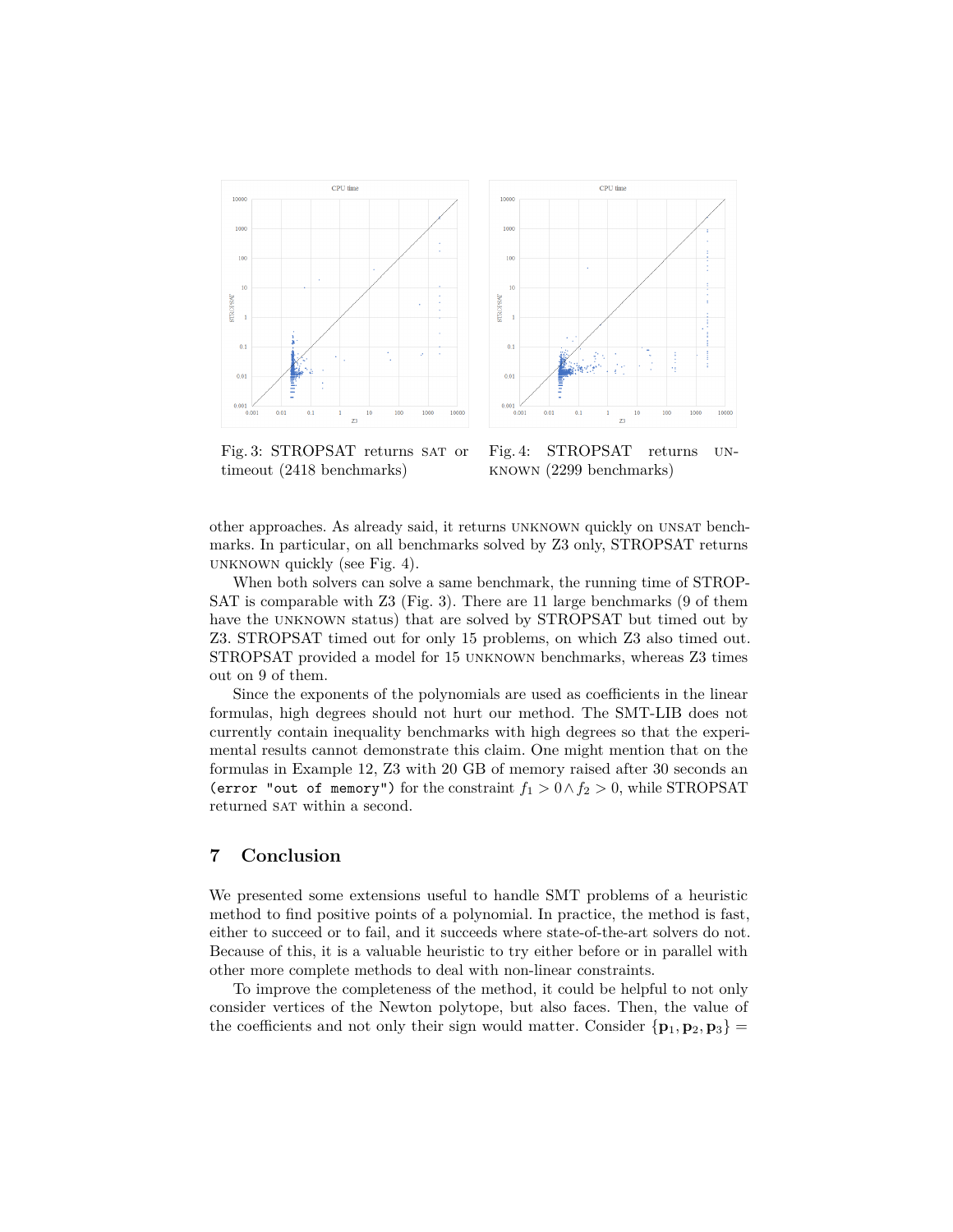face(**n**, newton(*f*)), then we have  $\mathbf{n}^T \mathbf{p}_1 = \mathbf{n}^T \mathbf{p}_2 = \mathbf{n}^T \mathbf{p}_3$ . It is easy to see that  $f_{\mathbf{p}_1} \mathbf{x}^{\mathbf{p}_1} + f_{\mathbf{p}_2} \mathbf{x}^{\mathbf{p}_2} + f_{\mathbf{p}_3} \mathbf{x}^{\mathbf{p}_3}$  will dominate the other monomials in the direction of **n**. In other words, there exists  $a_0 \in \mathbb{R}$  such that for all  $a \in \mathbb{R}$  with  $a \ge a_0$ ,  $sign(f(a^{\mathbf{n}})) = sign(f_{\mathbf{p}_1} + f_{\mathbf{p}_2} + f_{\mathbf{p}_3})$ . We leave for future work the encoding of the condition for the existence of such a face into linear formulas.

In the last paragraph of Section 3, we showed that, for the subtropical method to succeed, the set of values for which the considered polynomial is positive should either be unbounded, or should contain points arbitrarily near **0**. We believe there is a stronger, sufficient condition, that would bring another insight to the subtropical method.

Finally, on a more practical side, we would like to investigate the use of the techniques presented here for the testing phase of the raSAT loop [25], an extension of the interval constraint propagation with testing and the intermediate value theorem. We believe that this could lead to significant improvements in the solver, since testing is now completely random.

**Acknowledgment** This research has been partially supported by the Agence nationale de la recherche / Deutsche Forschungsgemeinschaft project SMArT (ANR-13-IS02-0001, STU 483/2-1) and by the European Union project  $SC^2$  (grant agreement No. 712689). The work has also received funding from the European Research Council under the European Union's Horizon 2020 research and innovation program (grant agreement No. 713999, Matryoshka).

### **References**

- 1. Akbarpour, B., Paulson, L.C.: Metitarski: An automatic theorem prover for realvalued special functions. Journal of Automated Reasoning **44**(3) (2010) 175–205
- 2. Barrett, C., Kroening, D., Melham, T.: Problem solving for the 21st century: Efficient solvers for satisfiability modulo theories. Technical Report 3, London Mathematical Society and Smith Institute for Industrial Mathematics and System Engineering (2014) Knowledge Transfer Report.
- 3. Barrett, C., Sebastiani, R., Seshia, S.A., Tinelli, C.: Satisfiability modulo theories. In: Handbook of Satisfiability. Volume 185 of Frontiers in Artificial Intelligence and Applications. IOS Press (2009) 825–885
- 4. Benhamou, F., Granvilliers, L.: Continuous and interval constraints. In: Handbook of Constraint Programming. Elsevier, New York (2006) 571–604
- 5. Bofill, M., Nieuwenhuis, R., Oliveras, A., Rodríguez-Carbonell, E., Rubio, A.: The Barcelogic SMT solver. In: Computer Aided Verification. Springer, Berlin (2008) 294–298
- 6. Bouton, T., Caminha B. De Oliveira, D., Déharbe, D., Fontaine, P.: veriT: An open, trustable and efficient SMT-Solver. In: Proceedings of the 22nd International Conference on Automated Deduction. CADE-22, Berlin, Springer (2009) 151–156
- 7. Dantzig, G.B.: Linear programming and extensions. Prentice University Press, Princeton, NJ (1963)
- 8. Dutertre, B., de Moura, L.: A fast linear-arithmetic solver for dpll(t). In: Computer Aided Verification. Springer, Berlin (2006) 81–94
- 9. Florian, C., Ulrich, L., Sebastian, J., Erika, Á.: SMT-RAT: An SMT-Compliant nonlinear real arithmetic toolbox. In: Theory and Applications of Satisfiability Testing – SAT 2012. Springer, Berlin (2012) 442–448